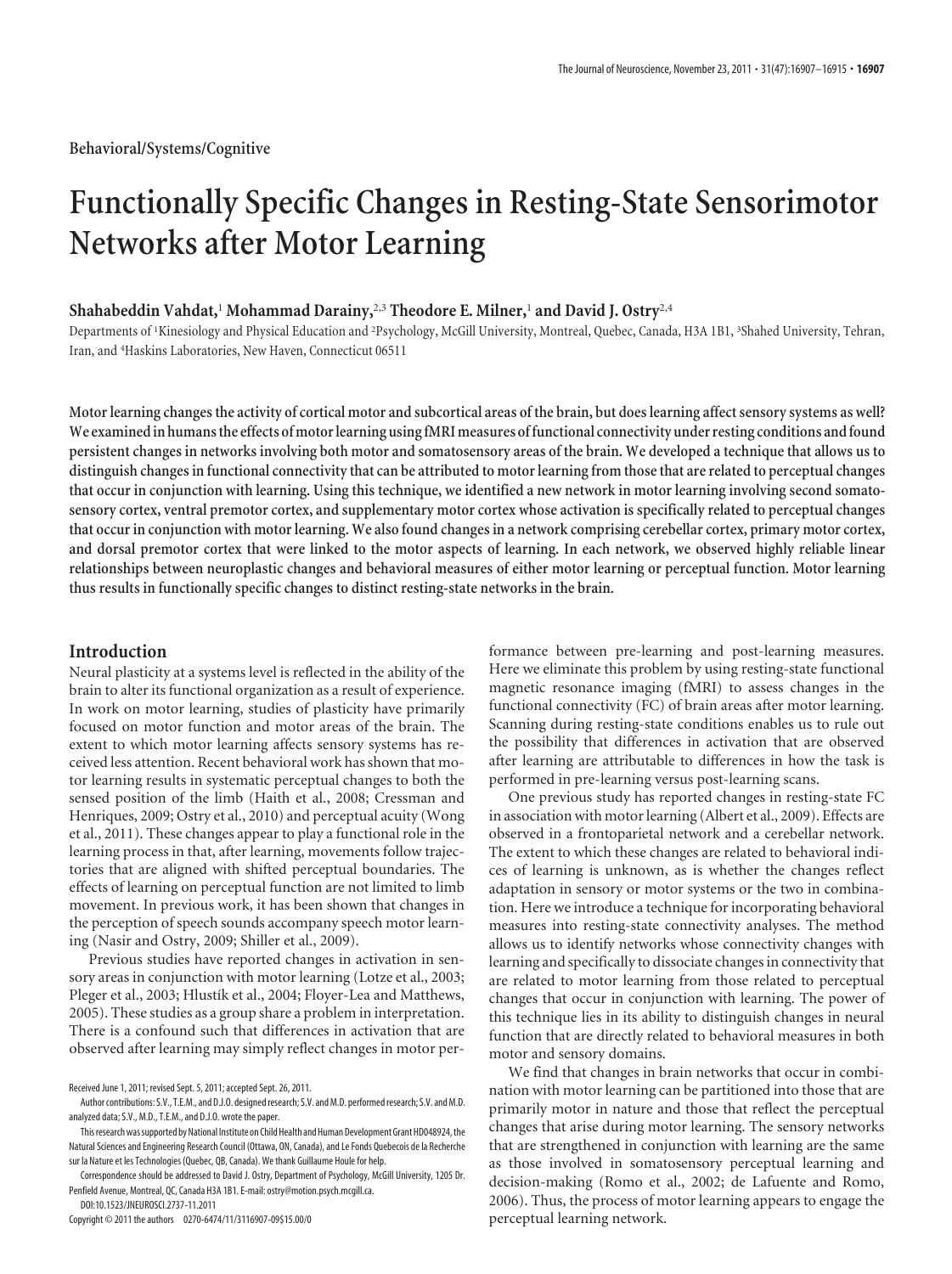## **Materials and Methods**

We studied learning by having subjects reach straight ahead to a single visual target while a robot applied forces to the arm in a lateral direction in proportion to movement velocity. Vision of the arm was blocked throughout the training procedure. Measures of BOLD activation under resting-state conditions were obtained  $\sim$ 1 h after training trials in the absence of load and again on the following day  $\sim$ 1 h after force-field learning. On each day, subject's perception of limb position was assessed using an adaptive staircase technique (Taylor and Creelman, 1967).

*Subjects.* Thirteen right-handed volunteers of either sex between the ages of 21 and 44 years participated in this study. The McGill University Research Ethics Board approved all experimental procedures.

*Experimental setup.* A 2 degree of freedom (DOF) planar robotic arm (InMotion2; Interactive Motion Technologies) was used for psychophysical parts of study. Subjects were seated in front of the robot and held the handle with their right hand. They performed reaching movements in a horizontal plane. The start position, target, and a cursor that represented the position of the subject's hand were all projected on a semi-silvered mirror that was placed horizontally just above the subject's arm. The visual feedback appeared in the same plane as the arm. Two white circles, 20 mm in diameter, represented the start and target positions; a 12 mm yellow circle indicated the sub-

ject's hand position. Subjects were not able to see their hand or arm, and all experiments were done under conditions of low ambient light. The seat height was adjusted for each subject individually, to give an 80° abduction angle at the shoulder. The position of the robot handle was recorded by means of optical encoders at the robot joints (Gurley Precision Instruments).

*Experimental task.* Subjects participated in three sessions on three separate days. The first day (day 0) familiarized subjects with the psychophysical procedure. In this session, subjects completed three blocks of trials. In the first block, they were trained to make straight reaching movements to the same target location that was used on subsequent days for the experimental manipulation. In the second and third blocks, subjects practiced the perceptual testing procedure, in which the subject's perception of the boundary between left and right was estimated.

The experimental manipulation was performed in the second and third sessions (experimental days 1 and 2), which took place at the same time on consecutive days. On each day, the session began with a series of reaching movements to the visual target. Subjects then moved to the Montreal Neurological Institute (MNI) imaging facility. The scanning phase took approximately one hour. During the resting state scans subjects were instructed to rest quietly with their eyes closed and to stay awake. Subjects then returned to the laboratory and completed a perceptual test. On the last day of study, the perceptual test was followed by a final block of reaching movements (Fig. 1*A*).

*Reaching movements.* Subjects made straight-ahead reaching movements to a single visual target that was 20 cm from the start point in the midsagittal plane. The desired maximum velocity was  $0.5 \pm 0.04$  m/s. Visual feedback of movement speed was provided as soon as the subject's hand entered the target zone. After the feedback, the robot returned the subject's hand to the start position.

The familiarization session (day 0) started with 50 movements under null field conditions. On day 1 of the actual experiment, subjects completed 200 reaching movements under null field conditions. On day 2, subjects made 200 reaching movements in a counterclockwise force field



**Figure 1.** *A*, Sequence of experimental procedures showing evolution of PD during training averaged across subjects. *B*, Representative hand paths during perceptual testing starting from the left (left panel) and right (right panel). The color code gives the trial number in the PEST sequence. *C*, Motor learning results in changes to the sensed position of the limb. The figure shows the mean  $\pm$  SEM perceptual boundary under baseline conditions and after force-field learning (After FF). *D*, Subjects who show greater motor learning (MI) have greater shifts in the perceptual boundary. The solid line gives the best linear fit.

(force field A) before they went for the resting-state scan. When subjects returned from the day 2 scan (and after perceptual testing), they completed a final block of 100 reaching movements in a clockwise force field (force field B). The clockwise force field was applied according to Equation 1:

$$
\left[\begin{array}{c} f_x \\ f_y \end{array}\right] = D \left[\begin{array}{cc} 0 & 18 \\ -18 & 0 \end{array}\right] \left[\begin{array}{c} v_x \\ v_y \end{array}\right]. \tag{1}
$$

In this equation, *x* and *y* are lateral and sagittal directions,  $f_x$  and  $f_y$  are the commanded force to the robot, and  $v_x$  and  $v_y$  are hand velocity in Cartesian coordinates. *D* defines the direction of force field. For a clockwise field, *D* was set to 1; in the counterclockwise condition, *D* was  $-1$ .

*Perceptual judgments.* Subject's perception of the boundary between left and right was estimated using the PEST procedure (parameter estimation by sequential testing), as described previously by Ostry et al. (2010). In the current study, subjects were asked to hold their hand at the start position as indicated by a yellow cursor (the subjects' arm was blocked from view). After a semi-random wait time of 500  $\pm$  500 ms, the robot was programmed to move the subjects' hand outward toward the target following a fork-shaped pattern (Fig. 1*B*) under position servo control. Subjects were instructed not to resist the action of the robot. The programmed sequence was as follows. As soon as the hand had been moved 5 mm, both the target and the yellow circle that indicated hand position disappeared. At 15 mm from the start, the robot gradually shifted the hand laterally either to the left or the right over a period of 300 ms by an amount that was updated on a trial-by-trial basis. The limb was maintained at this lateral position for the remainder of the outward movement. Thus, at the end of each movement, the subjects' hand was either to the left or the right of the actual target position. When robot reached its final position, subjects were asked to indicate whether or not the hand had been moved to the right. On each trial, the magnitude of the lateral deviation of the hand was modified in an adaptive manner (Taylor and Creelman, 1967), until an estimate of the perceived boundary between left and right was obtained. On each PEST run, which typically involved 8 –16 movements, a single estimate of the perceptual boundary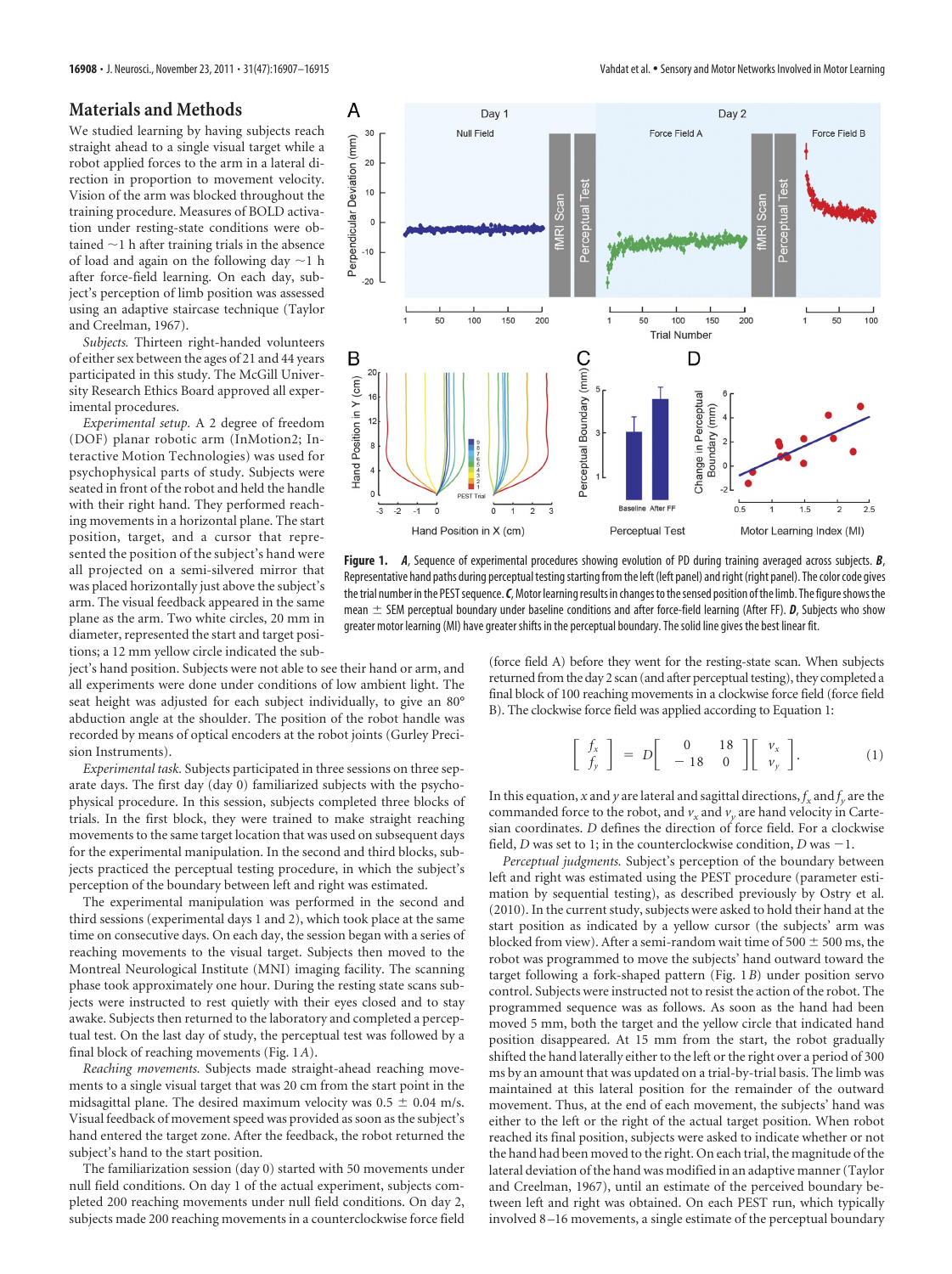was obtained. On successive PEST runs, the initial displacement direction alternated between left and right. The lateral displacement on the first movement of each run was randomly selected from a uniform distribution with values ranging from 20 to 30 mm (in both directions). All of our subjects were easily able to correctly discriminate the direction of the first arm deflection. On the next trial, the deflection was reduced by 10 mm, and this was repeated on successive trials until the subject reported a change in the direction of lateral displacement. At this point, we reduced the step size by half, and the next displacement was in the opposite direction. The algorithm terminated whenever the step size for the upcoming movement fell below 1 mm.

*Data analysis.* Hand position and the force applied by the subject to the robot handle were both sampled at 400 Hz. The recorded signals were low-pass filtered at 40 Hz using a zero-phase-lag Butterworth filter. Position signals were numerically differentiated to produce velocities. The start and end of each trial were defined at the time at which hand tangential velocity went above or fell below 5% of peak velocity. The resulting time series was resampled to have the same number of data points in each trial. For analysis purposes, we calculated the maximum perpendicular deviation of the hand (PD) from a straight line connecting movement start and end positions (Malfait et al., 2002). In this way, we obtained quantitative estimates of movement straightness.

Each block of perceptual tests had six PEST runs, three starting from the right and three from the left. We obtained an estimate of the perceptual boundary between right and left for each subject and each experimental condition separately by fitting a logistic function to that subject's entire set of lateral deviations and associated binary (yes/no) responses. The 50% point of the psychometric function was taken as the perceptual boundary. A perceptual index (PI) was defined as the change in the perceptual boundary normalized by the mean absolute value of the perceptual boundaries on day 1 and day 2.

We quantified motor learning  $\sim$ 90 min after learning force field A by measuring the extent to which this previous experience interfered with learning of force field B, which produced force in the opposite direction; greater interference indicated greater retention of force field A. For each subject, we calculated PD averaged over the first three trials in force field A and over the first three trials in force field B, with both measures taken relative to each subject's average PD over the last 50 null field trials ( $\Delta$ PD<sub>A</sub> and  $\Delta$ PD<sub>B</sub>, respectively). We normalized for differences between subjects by dividing  $\Delta P D_B$  by  $\Delta P D_A$  on a per-subject basis. The resulting ratio, or motor learning index (MI), is given in Equation 2. MI scores  $>1.0$  indicate interference caused by force field A learning on initial performance in force field B. The greater the value of MI, the greater the learning and also retention of force field A:

$$
MI = \frac{\Delta PD_B}{\Delta PD_A}.
$$
 (2)

*fMRI acquisition.* All data were acquired using a 1.5 tesla Siemens Sonata MR scanner at the MNI. The whole-brain functional data were acquired using a T2\*-weighted EPI sequence (eight head-coil channels; resolution, 4 mm isotropic; 32 slices;  $64 \times 64$  matrix; TE, 50 ms; TR, 3000 ms; flip angle, 90°; generalized autocalibrating partially parallel acquisitions with an acceleration factor of 2). The functional images were superimposed on a T1-weighted anatomical image (1 mm slice thickness;  $256 \times 256$  matrix; TE, 9.2 ms; TR, 27 ms; flip angle, 30°). A T2-weighted structural image, aligned with the EPI images (4 mm slice thickness;  $256 \times 256$  matrix; 32 slices; TE, 83 ms; TR, 5000 ms; flip angle, 180 $^{\circ}$ ), was also acquired to enhance the registration transformation from the EPI to T1-weighted scan. Each session began with two 12-min resting-state fMRI scans, separated by an 18-min T2-weighted structural scan and a T1-weighted high-resolution anatomical scan. A final 7-min scan involved arm movement in a block design.

*Image preprocessing.* Data processing was performed using FSL (FMRIB Software Library) software packages [www.fmrib.ox.ac.uk, FMRIB (Functional MRI of the Brain), Oxford, UK; FSL version 4.1 (Smith et al., 2004; Woolrich et al., 2009)]. Image preprocessing consisted of the following: (1) the removal of the first two volumes in each scan series (volumes acquired before equilibrium magnetization was reached), (2) slice time correction (using Fourier-space time-series phase shifting), (3) non-brain removal using Brain Extraction Tool (Smith et al., 2004), (4) motion correction (using a six-parameter affine transformation implemented in FLIRT (FMRIB Linear Image Registration Tool) (Smith et al., 2004), (5) global intensity normalization (because there may be global intensity differences between BOLD runs, multiplicative differences can be factored out by scaling each run to a global mean), (6) spatial smoothing (Gaussian kernel of FWHM, 6 mm), and (7) temporal high-pass filtering (Gaussian-weighted least-squares straight-line fitting with  $\sigma = 100.0$  s).

To achieve the transformation between the low-resolution functional data and standard space (MNI 152: average T1 brain image constructed from 152 normal subjects), we performed two transformations. The first was from the T2\*-weighted image to the T1-weighted structural image (using a 6 DOF transformation), and the second was from T1-weighted structural image to the average standard space (using a 12 DOF linear affine transformation; voxel size,  $2 \times 2 \times 2$  mm).

It has been shown that removing physiological noise (cardiac- and respiratory-related signals) substantially improves the results of the FC analysis at rest (Krüger and Glover, 2001). For physiological noise removal, we used the method reported previously (Shehzad et al., 2009). This method uses average signals taken over sections of white matter (WM) and CSF, plus the global signal as nuisance regressors. To extract the WM and CSF time series, we segmented each individual's highresolution structural T1 image, using an automatic segmentation program implemented in FSL (Smith et al., 2004). The resulting segmented WM and CSF images were then thresholded to ensure 80% tissue type probability. Each thresholded mask was then applied to that individual's time series, and the mean time series was calculated by averaging the time series from all voxels within the mask. The global signal accounts for several potential sources of physiological noise assuming that fMRI experiments are concerned with local changes in neuronal activity and that global signals represent uninteresting sources of noise (Desjardins et al., 2001). The global signal was calculated by averaging the time series over all voxels in the brain. In total, nine nuisance regressors were used: WM, CSF, global signal, and six motion parameters (*x*, *y*, and *z*translations and rotations obtained from the motion-correction step in preprocessing). For each individual, a separate multiple regression analysis was performed on the time series of nuisance signals using the FEAT (FMRIB Expert Analysis Tool) toolbox (Beckmann et al., 2003). In this way, the nuisance signals are modeled and the residual image represents the corrected signal. We further applied temporal bandpass filtering (Butterworth filter with zero-phase lag) to the resulting residual image to retain frequencies in the 0.009 – 0.08 Hz band because, in resting-state fMRI, we expect a neuronal activity-related signal within this range (Fox et al., 2005; Fox and Raichle, 2007).

*Movement imaging analysis.*After preprocessing (except for physiological noise removal, which is specific to the resting-state functional data), the regressor for arm movement versus baseline was modeled with a boxcar function, and another regressor was added to represent the temporal derivative of the stimulation timing. The regressors were then convolved with a double-gamma hemodynamic response function (HRF). For each participant, a first-level GLM analysis was performed using FEAT, which is part of FSL. Then the *Z* statistic images were input to a group-level GLM. The group-level analysis used the FEAT mixed-effects model with a stringent cluster thresholding  $(Z \ge 3.5)$ , corrected, using Gaussian random field theory, cluster significance threshold of  $p = 0.01$ ). Threshold activation maps were then overlaid on the MNI standard image to define anatomical locations of activations by using the Harvard– Oxford cortical and subcortical and Juelich histological atlases.

*Region of interest selection.* We selected seven regions of interest (ROIs) in areas reported previously to have significant changes in activation attributable to motor learning. These regions include contralateral primary motor cortex (M1) (Grafton et al., 1992; Steele and Penhune, 2010), dorsal premotor cortex (PMd) (Shadmehr and Holcomb, 1997), supplementary motor area (SMA) (Padoa-Schioppa et al., 2004), ventral premotor cortex (PMv) (Mitz et al., 1991), posterior parietal cortex BA7 (PPC) (Shadmehr and Holcomb, 1997), basal ganglia, caudate nucleus (BG) (Doyon et al., 2009), and ipsilateral cerebellar cortex (adjacent to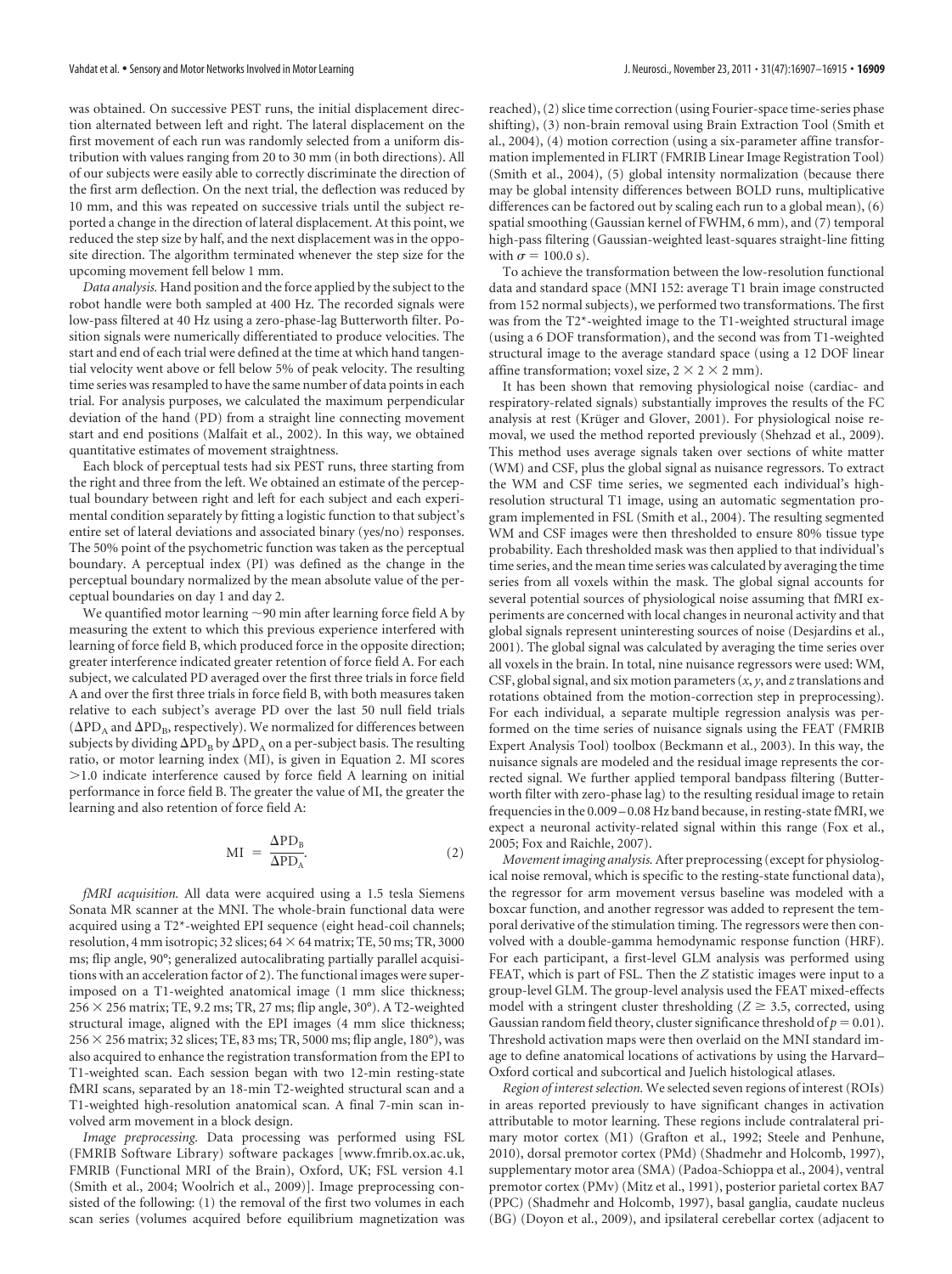**Table 1. Seed coordinates of selected ROIs in MNI space (given in mm), their anatomical labels, and the corresponding** *Z***value of the activation peak during movement**

|                 |                                       |       | <b>MNI</b> coordinates |       |         |  |
|-----------------|---------------------------------------|-------|------------------------|-------|---------|--|
| R <sub>0</sub>  | Anatomical label                      | X     | у                      | Z     | Z value |  |
| MI              | L primary motor cortex BA4            | $-32$ | $-30$                  | 68    | 6.1     |  |
| PMd             | L dorsal premotor cortex BA6          | $-26$ | $-22$                  | 66    | 5.7     |  |
| SMA             | L supplementary motor area proper     | $-2$  | $-8$                   | 58    | 4.6     |  |
| PM <sub>v</sub> | L ventral premotor cortex BA6         | $-34$ | $-16$                  | 52    | 5       |  |
| SI.             | L primary somatosensory cortex BA2    | $-36$ | $-38$                  | 58    | 5.5     |  |
| <b>SII</b>      | L secondary somatosensory cortex, OP1 | $-62$ | $-20$                  | 20    | 4.7     |  |
| <b>PPC</b>      | L posterior parietal cortex, BA7      | $-22$ | $-56$                  | 64    | 5.3     |  |
| <b>CB</b>       | R cerebellum, lobule VI               | 32    | $-52$                  | $-28$ | 5       |  |
| BG              | L basal ganglia, caudate              | $-16$ | $-8$                   | 77    | 3.7     |  |

Each ROI is a sphere of radius 6 mm with its center located at the activation peak. L, Left; R, right.

posterior–superior fissure) (Imamizu et al., 2000; Pasalar et al., 2006). Because we also wanted to assess sensory plasticity in association with motor learning (Eickhoff et al., 2005), we added two additional ROIs that are known to play a significant role in perceptual learning: primary somatosensory cortex (SI; BA1/2) (Pleger et al., 2003) and second somatosensory cortex (SII) within the parietal operculum (Romo et al., 2002; Pleger et al., 2003). Each of these areas was defined based on the Juelich histological (cytoarchitectonic and myelo-architectonic) atlas (Eickhoff et al., 2005). The caudate nucleus and cerebellar lobules were defined using the Harvard–Oxford subcortical structural atlas (Desikan et al., 2006) and probabilistic cerebellar atlas (Diedrichsen et al., 2009), respectively.

An arm movement task was used as a localizer to identify seed coordinates for connectivity analyses. Specific coordinates in each of the ROIs were selected on the basis of activation peaks obtained from a blockdesign analysis of arm movements, which were recorded at the end of the scanning session. The design involved alternate blocks of movement and rest (six 36-s blocks of each), cued with a color-coded blinking visual stimulus at the frequency of 1⁄3 Hz. The movement blocks involved slow cyclic movements of the right arm that were  $\sim$  15 cm in amplitude in an outward direction away from the body in the sagittal plane. The subjects practiced this task outside the scanner to ensure consistency of movement across subjects. The direction of movement was similar to that using the robotic device, although at a lower speed was used to minimize movement artifact in the scanner.

The preprocessing of the block-design data followed the same steps as the resting-state data, except that physiological noise was not removed. In this way, we made sure that the selected seed voxel in each ROI corresponded somatotopically to areas activated by subjects' arm movements. The MNI coordinates of seed voxels, the *Z* value of the peak activity in the movement block, and their anatomical labels are listed in Table 1. We used this same set of seed coordinates for all individuals.We verified that *Z* values for individual subjects were high  $(Z > 2.0)$  at the seed locations shown in Table 1. One exception was caudate nucleus, in which for three individuals the *Z* value at the group-level peak was lower, between  $Z = 1$  and  $Z = 1.5$ . We obtained the average BOLD time series of each ROI and each subject by defining a spherical mask (radius of 6 mm) around the seed in standard space. We resampled this mask first to the T1-weighted structural image of each subject and from there to the low-resolution functional space of that subject. For each subject, the average time course of the BOLD signal within the transformed mask in the functional space was calculated.

*FC analysis using behavioral factors.* The mean BOLD time course of each ROI identified above was used as a predictor in a per-subject GLM to assess the FC of that ROI with every other voxel in the brain. We included the time derivative of the signal of each ROI as a regressor in the GLM to account for possible time differences in the HRF of different cortical areas, as well as the latency for signal propagation from one cortical area to another (see below, Response latency correction). This analysis produced maps of all voxels that were positively and negatively predicted with the mean time course of an ROI. This was followed by between-subjects analyses that were performed using a mixed-effects model (FLAME) implemented in FSL (Beckmann et al., 2003). In this analysis, we used either the MI or PI as regressors, as well as regressors

modeling each subject's overall mean across sessions and runs. Specifically, one set of regressors modeled the common effect between days for each subject. This comprised the overall mean of each subject across all four runs (two runs from day 1 and two from day 2). The second regressor, which is the regressor of interest, modeled the difference between days based on the subject-specific MI or PI weights. The applied regressor of interest, after orthogonalization with respect to other regressors, comprises  $-MI/2$  for the scans on day 1 and  $+MI/2$  for the scans on day 2 (and the same for PI). Thus, instead of using the binary contrast day  $2$ day 1 as the contrast of interest in the GLM, we used a graded variable that was based on each subject's behavioral performance.

We ran two separate analyses involving MI and PI to identify those changes to FC that were more strongly related to the retention of motor learning than to the change in perception. Corrections for multiple comparisons at the cluster level were performed using Gaussian random field theory (minimum  $Z > 2.7$ ; cluster significance,  $p < 0.05$ , corrected). To correct for multiple ROIs, we identified as statistically significant those clusters that had a probability level of better than  $p = 0.05/9$  (in which 9) is the number of ROIs). This between-subjects analysis produced thresholded *Z* score maps of activity associated with each ROI.

*Response latency correction.* To correct for response latency between two different brain regions into our analysis, we used a method similar to that of Henson et al. (2002). If the time course of an arbitrary voxel,  $y(t)$ , is a scaled (by  $\alpha$ ) version of the BOLD time series of a selected ROI,  $r(t)$ , but shifted by a small amount, *dt*, then using a first-order Taylor expansion, we can write the following:

$$
y(t) = \alpha.r(t + dt) \approx \alpha.r(t) + \alpha.r'(t).dt,
$$

where  $r'(t)$  is the first derivative of  $r(t)$  with respect to *t*. We use  $r(t)$  and  $r'(t)$  as two basis functions in the subject-level GLM to estimate the parameters  $\beta_1$  and  $\beta_2$ , in which  $\beta_1 = \alpha$  and  $\beta_2 = \alpha$ .*dt*. This enables us to cancel out the combined effect of the various latencies of HRF between two brain regions and the signal propagation delay between them. Because the  $\beta$ , values include the effects of both factors, a separate assessment of response latency was not possible. Accordingly, the  $\beta_2$  values were discarded and the analysis focused on the  $\beta_1$  weights that reflect instantaneous FC.

*Correspondence of* \$*FC and index type.* Because psychophysical measures of motor learning and perceptual change, MI and PI, are themselves correlated, the strength of some functional connections will change in conjunction with both of these factors. To separate the dependence of each connection on MI, PI, or both factors, we removed the portion of the total variance attributable to MI and PI together and calculated the residual "mi" and "pi," which are uncorrelated with PI and MI, respectively (see below, Variance decomposition). We then constructed a vector for each connection between an ROI and target cluster whose elements were each subjects' change in FC from day 1 to day 2 ( $\Delta$ FC). This vector was correlated with a vector of associated mi or pi measures. Finally, we performed paired-sample  $t$  tests ( $p < 0.001$ , uncorrected) to assess the correspondence between neural  $(\Delta FC)$  and behavioral measures (mi or pi) for each link separately.

*Variance decomposition.* The variance attributable to MI can be decomposed into a part that is correlated with PI and a residual uncorrelated component (mi). Similarly, the variance attributable to PI can be decomposed into a mutual component (M) and a residual component that is uncorrelated with MI:

$$
MI = M + mi, \quad c.t.: cov(mi, PI) = 0
$$
  
PI = M + pi, \quad c.t.: cov(pi, MI) = 0.  
where: M = c<sub>1</sub> × MI + c<sub>2</sub> × PI (3)

The solution to the above equations is:

$$
\begin{bmatrix} c_1 \\ c_2 \end{bmatrix} = \begin{bmatrix} var(MI) & cov(MI, PI) \\ cov(MI, PI) & var(PI) \end{bmatrix}^{-1} \times \begin{bmatrix} cov(MI, PI) \\ cov(MI, PI) \end{bmatrix}
$$
(4)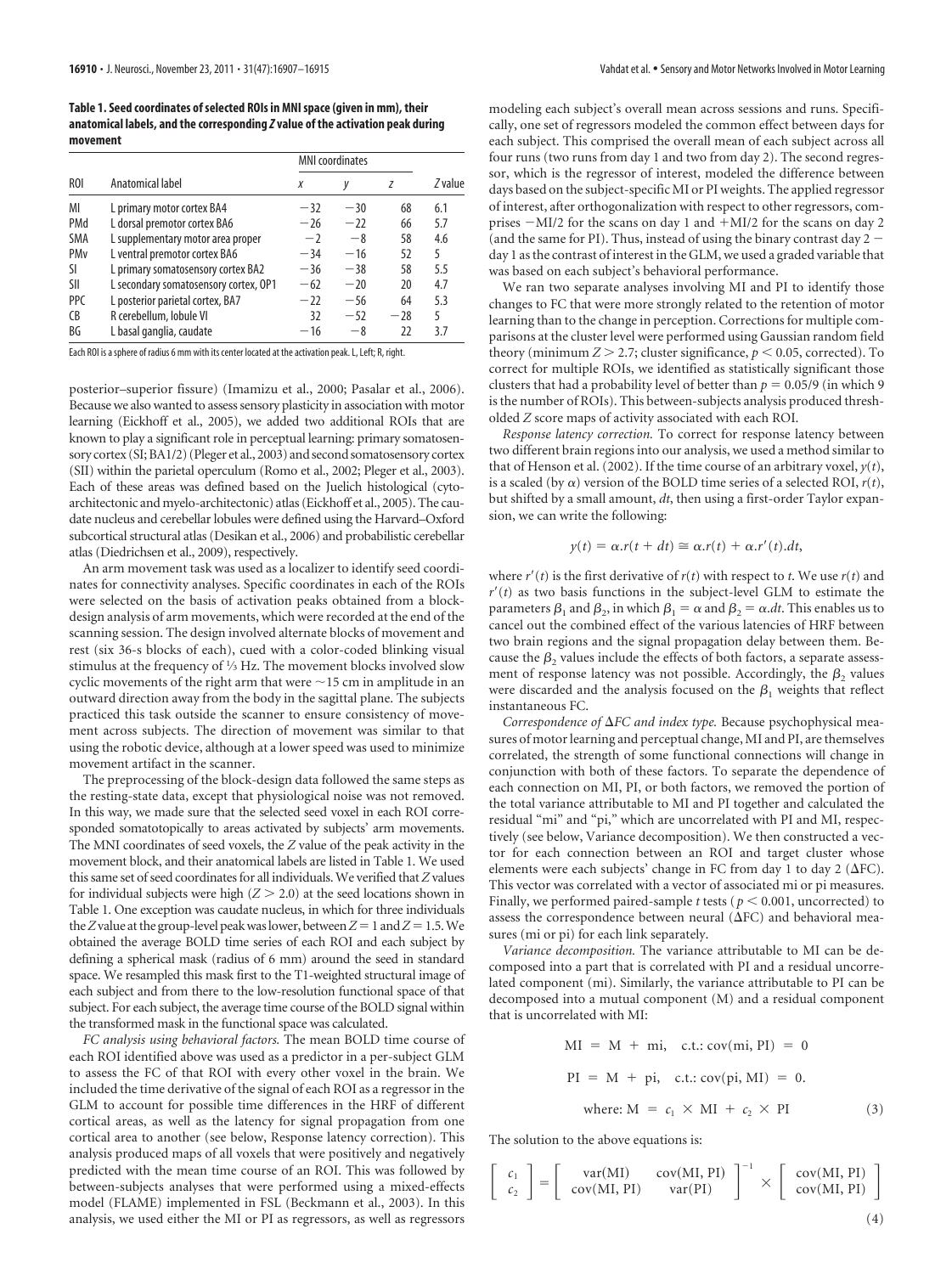

Figure 2. Changes in connectivity in relation to perceptual change. Each row corresponds to a specific ROI whose FC is changed in relation to perceptual learning. Left column, Location of ROIs. Two middle columns, Clusters showing significant change in connectivity with the corresponding ROI. Color-coded statistical Z score maps (corrected  $p < 0.05$  for spatial extent) showing increases in positive correlation (coded in red to yellow) and negative correlation (coded in dark to light blue) from day 1 to day 2 with respect to PI (z-coordinates of cross-sections are reported in MNIspace). Right column, The linear trend between individual changes in FC and associated PI values on a per-subject basis.  $\Delta$ FC gives the change in FC averaged over the significant clusters (the change in FC in the bottom row is shown with respect to the blue-coded clusters alone). The value of r represents the Pearson's product-moment correlation coefficient.

# **Results**

## **Comparison of motor and perceptual adaptation**

We examined the relationship between FC and each of motor learning and perceptual change. Figure 1*A* shows the experimental sequence in which movement training and perceptual tests are interleaved with scanning sessions in which resting-state FC is assessed. Figure 1*A* also gives the maximum PD attributable to the force field over the course of learning. It can be seen that movements are straight under null field conditions. Application of the load (force field A) results in increases in movement curvature that approach baseline over the course of training. When the direction of load application is reversed (force field B) after the second scanning session, there is a large initial deviation in the opposite direction that likewise approaches baseline values with training. Figure 1*B* provides a representative example of the perceptual testing sequence. An adaptive algorithm is used to move the limb passively over a series of paths that quickly converge to provide an estimate of the perceptual boundary. Figure 1*C* shows

a reliable change in the sensed position of the limb from the pre-learning to the post-learning perceptual tests  $(t_{(12)} = 3.11,$  $p < 0.01$ ). Moreover, as seen in Figure 1*D*, the shift in the perceptual boundary is highly correlated with motor learning as evaluated by MI ( $r = 0.75$ ,  $p < 0.005$ ). The evident linear trend underscores the effect of motor learning on perceptual recalibration on a per-subject basis.

# **Correspondence between neural plasticity and behavioral performance**

We conducted analyses to investigate changes in the sensorimotor network in conjunction with motor learning. These analyses enabled us to assess the possibility of changes over the entire brain with respect to our selected ROIs. They also enabled us to test for differences in FC from day 1 to day 2 that were related to motor learning, to perceptual change, or to the two in combination. We found that, in several cases,  $\Delta FC$  was dependent to varying de-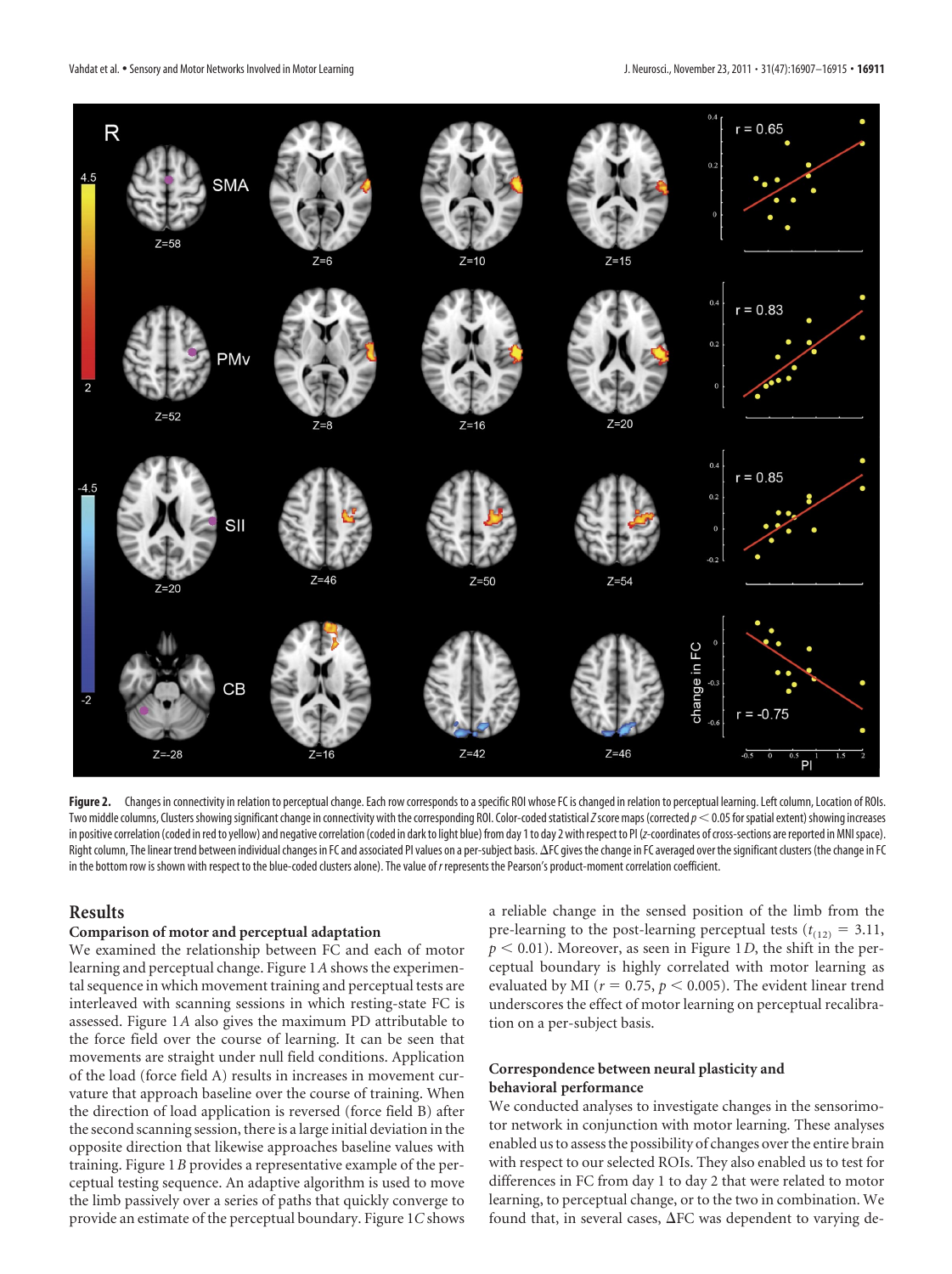#### **Table 2. Summary of results using the PI as a regressor to predict FC**

|            | $p_{\rm corr}$ | Z value | <b>MNI</b> coordinate |       |    |               |               |                                |
|------------|----------------|---------|-----------------------|-------|----|---------------|---------------|--------------------------------|
| <b>ROI</b> |                |         | X                     |       |    | Z value day 1 | Z value day 2 | Cluster's anatomical label     |
| SII        | 0.01           | 4.2     | $-30$                 | $-18$ | 48 | $-0.06$       | 4.47          | L BA4, primary motor cortex    |
|            |                | 3.95    | $-26$                 | $-12$ | 46 | 1.8           | 4.11          | L BA6, ventral premotor cortex |
|            |                | 3.8     | $-42$                 | $-12$ | 56 | 1.54          | 3.62          | L BA6, premotor cortex         |
| SMA        | 0.002          | 4.39    | $-62$                 | $-16$ | 12 | 4.6           | 7.4           | L SII, OP1                     |
|            |                | 3.4     | $-58$                 | $-20$ | 20 | 3.3           | 5.2           | L SII, OP1                     |
| PMy        | 0.0000         | 6.1     | $-62$                 | $-18$ | 16 | 0.04          | 4.65          | L SII, OP1                     |
|            |                | 4.2     | $-56$                 | $-18$ | 28 | 4.2           | 6.35          | L inferior parietal lobule     |
| <b>CB</b>  | 0.0007         | 4.08    | $-8$                  | $-84$ | 50 | $-0.1$        | $-3.7$        | L superior parietal lobule     |
|            |                | 4.02    | 36                    | $-80$ | 24 | $-1.2$        | $-2.9$        | R inferior parietal lobule     |
|            | 0.0001         | 4.39    | $-10$                 | 66    | 16 | 0.45          | 3.8           | L SFG, BA 10                   |

The table shows clusters whose correlation with the corresponding ROI changed reliably with motor learning. p<sub>corr</sub> is the corrected cluster-level p value related to the regressor of interest (PI). The associated Z score f the Z value column. Z value day1 and Z value day 2 give Z scores at the location of maximum activation based on values averaged over subjects on days 1 and 2, respectively. A negative Z score indicates an anti-correlation time series and the time series of activation peak. L, Left; R, right; SFG, superior frontal gyrus.

grees on both the extent of motor learning and the amount of perceptual change. We consider these possibilities in turn below.

Figure 2 shows the results of the whole-brain analyses, focusing on changes in connectivity that were most strongly related to perceptual function. Each row in the figure shows an ROI at the left (purple dot) and, in the middle, the location of clusters whose  $\Delta$ FC from day 1 to day 2 was correlated with the amount of perceptual change. The right shows that  $\Delta FC$  was greater for subjects who showed larger perceptual shifts. The primary changes in connectivity associated with changes to perceptual function are seen in the connection between SII and frontal motor areas (PMv and SMA) and between right anterior cerebellar cortex (lobule VI) and clusters in superior parietal lobule (SPL; BA7) and prefrontal cortex (BA10). Table 2 lists the locations of significant clusters corresponding to each ROI, the associated MNI coordinates of peaks of activity, and their anatomical labels.

Figure 3 shows the corresponding analysis for those changes in connectivity that were only related to motor learning. As in Figure 2, each row gives the location of the ROI (left panel, purple dot). The middle panels show the locations of clusters whose connectivity from day 1 to day 2 changed in conjunction with motor learning. The right panel shows that greater changes in connectivity were observed for subjects who displayed greater motor learning. The major change in connectivity related to motor learning was in the link between right cerebellar cortex adjacent to posterior–superior fissure (lobule VI, Crus I) and left M1 and SMA. There was also a reliable change in FC between right cerebellar cortex and the SPL. The negative correlation is consistent with the inhibitory relationship between cerebellar cortex and cortical motor areas.

Tables 2 and 3 provide a summary of changes in FC from day 1 to day 2. The *Z*-scores on day 1 and day 2 correspond to the group-level correlations on day 1 and day 2, respectively. For the perceptual network comprising left SII, PMv, and SMA, the general pattern of change is an elevation of a positive correlation from pre-learning to post-learning. For the motor learning network, comprising right cerebellum (CB), left M1, and SMA, the general pattern of change is from no (or an insignificant negative) correlation to a significant negative correlation. In all cases, the magnitude (absolute value) of correlation increased from prelearning to post-learning.

A number of links showed changes in FC that were statistically reliable with respect to both motor and sensory measures but showed stronger correlations to sensory performance. In particular, the links between SII and PMv and between SII and SMA showed a higher correlation across subjects (on the order of  $\sim$ 0.3) between  $\Delta$ FC and perceptual change attributable to learning (PI) than between  $\Delta$ FC and MI. Another difference is that peaks in activity differed somewhat for changes in connectivity correlated with sensory versus motor indices of learning. Specifically, with an ROI in SMA or PMv, the peak of activity related to motor learning (MI measure) lies in the parietal ventral area (the more rostral part of SII, also called OP4). In contrast, for the same ROI, the peak in activity related to perceptual change is located at S2 (the more caudal part of SII, also known as OP1). This difference is in line with the results of anatomical and functional brain imaging, in which it has been shown that the parietal ventral area has more connections with frontal motor regions than the rostral part of SII (Eickhoff et al., 2010).

As noted above, many identified links were dependent on both motor learning and perceptual recalibration measures. To further investigate the correspondence of each link with MI, PI, or both factors, we separated the variance in the psychometric variables to obtain measures of mutual variance, M, between MI and PI, and residual variance attributable to either motor learning (mi) or perceptual change (pi) alone, that is, uncorrelated with the other measure. Figure 4 shows the mean  $\pm$  SEM correlation between  $\Delta$ FC from day 1 to day 2 and each variance component.  $\Delta FC$  is calculated for each ROI separately over all significant voxels in a cluster. Examination of the figure reveals two distinct patterns. For links between frontal motor areas and CB (shown at the left), the mi factor correctly explains the direction of change in FC with learning. That is, changes in FC are negatively correlated with motor learning. For the four links shown at the right of the figure (see CB-PFC, SII-PMC, SMA-SII, and PMv-SII), the pi factor dominates the pattern of change in connectivity with motor learning. For the CB-SPL link, both motor and sensory factors are significantly different from zero and correctly explain  $\Delta$ FC.

To test the specificity of our results, we examined a number of other resting-state networks (Fox et al., 2005). We assessed changes with motor learning in the default mode network, a network that routinely shows decreases in activity during task performance, and the task-positive network, a network that exhibits increases in activity during cognitively demanding tasks. We examined FC associated with three previously defined seeds in the default mode network [medial prefrontal cortex, (MNI; 1, 47, 4), posterior cingulate cortex (5, 49, 40), and lateral parietal cortex (45, 67, 36)] and three seeds in the task positive network [intraparietal sulcus (25, 57, 46), the frontal eye field region of the precentral sulcus (25, 13, 50), and the middle temporal region (45, 69, 2)] (Fox et al., 2005). We conducted the same FC analyses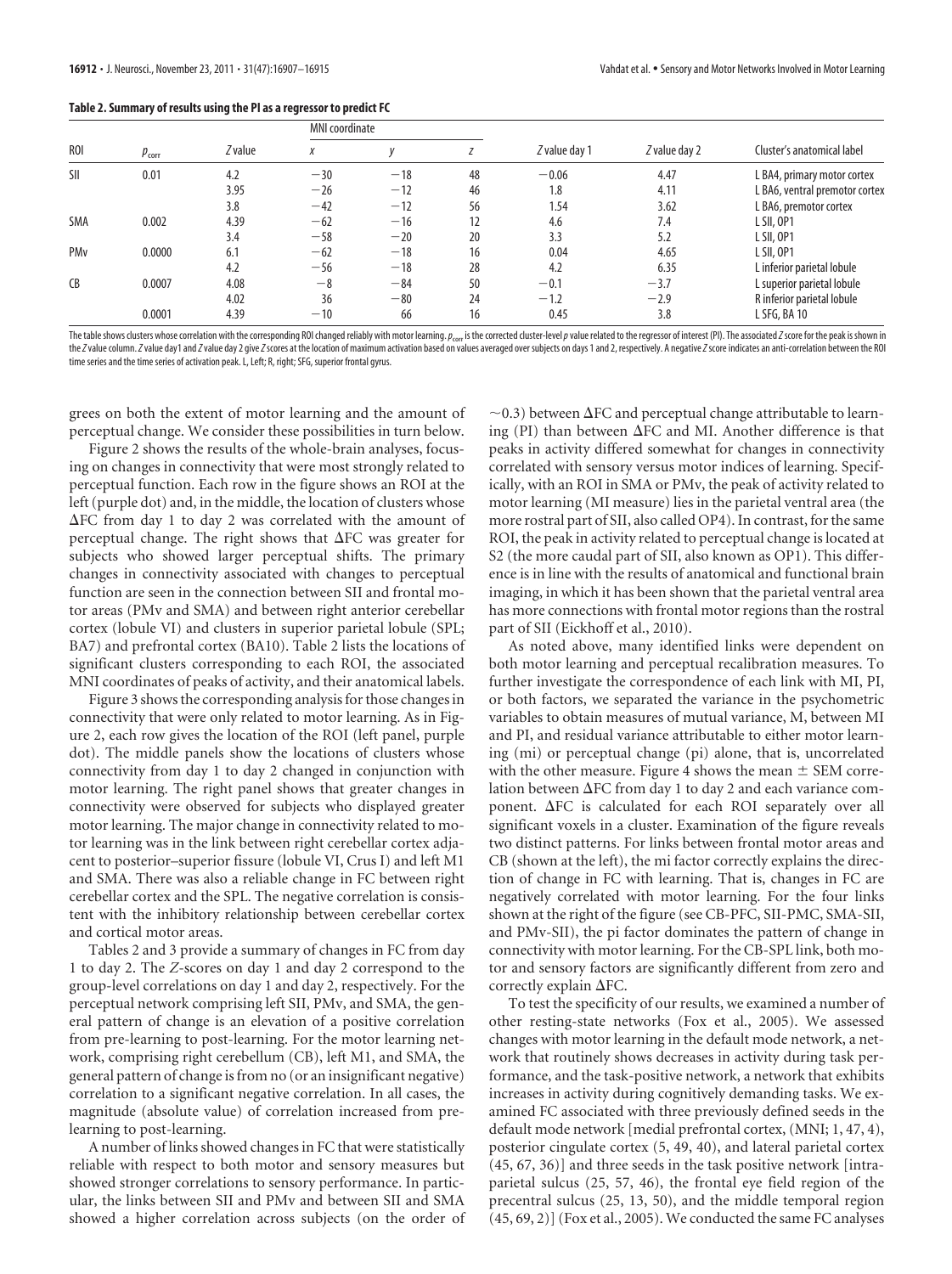

**Figure 3.** Changes in connectivity in relation to motor learning (MI). Display conventions are as in Figure 2.

|  |  | Table 3. Summary of results using MI as a regresssor to predict FC |  |
|--|--|--------------------------------------------------------------------|--|
|--|--|--------------------------------------------------------------------|--|

|            | $p_{\text{corr}}$ | Z value | MNI coordinate |       |       |               |               |                             |
|------------|-------------------|---------|----------------|-------|-------|---------------|---------------|-----------------------------|
| <b>ROI</b> |                   |         | X              |       |       | Z value day 1 | Z value day 2 | Cluster's anatomical label  |
| MI         | 0.02              | 4.94    | 50             | $-58$ | $-32$ | $-2.50$       | $-6.54$       | R cerebellum, Crus I        |
|            |                   | 3.32    | 34             | $-48$ | $-28$ | $-1.60$       | $-3.87$       | R cerebellum, lobule VI     |
| <b>CB</b>  | 0.001             |         | -6             | $-12$ | 46    | $-1.3$        | $-4.8$        | L SMA proper                |
|            |                   | 3.85    | $^{-2}$        | 0     | 44    | 2.47          | $-2.19$       | Anterior cingulate gyrus    |
|            | 0.007             | 4.3     | $-8$           | $-80$ | 52    | 1.11          | $-3.21$       | L superior parietal lobule  |
|            |                   | 3.86    | 8              | $-84$ | 42    | $-1.5$        | $-4.5$        | R superior parietal lobule  |
| PMv        | 0.0001            | 5.26    | $-60$          | $-12$ | 16    | 1.18          | 4.7           | L SII, OP4                  |
| SMA        | 0.0007            | 4.3     | $-64$          | $-10$ | 8     | 3.24          | 6.43          | L SII, OP4                  |
| <b>SII</b> | 0.04              | 4.14    | $-42$          | $-12$ | 56    | 1.54          | 3.62          | L BA6, premotor cortex      |
|            |                   | 3.83    | $-34$          | $-16$ | 48    | 1.94          | 5.23          | L BA4, primary motor cortex |

Details as in Table 2. Anatomical labeling is determined based on the Juelich histological atlas (Eickhoff et al., 2005). OP4 is also known as the parietal ventral area. L, Left; R, right.



Figure 4. Dependence of changes in FC on uncorrelated sensory (pi) and motor (mi) indices of learning. Mean correlation between individual changes in FC and exclusively motor (mi), sensory (pi), or mutual (M) components. SEs are specified using red bars. The mean and SE for a specific link is calculated over significant voxels ( $Z > 2.7$ ) defined on the union of clusters associated with MI and PI. Each color-coded link comprises a pair of regions in which the first region represents the location of the ROI and the second region represents the area in which the activated cluster is located. \*p < 0.001, significant differences in the correlation between  $\Delta$ FC with mi and pi (Wilcoxon's rank-sum test). PMC, Premotor cortex.

as described in Materials and Methods. Neither the task-positive nor the default mode network showed a significant change in FC in relation to either motor or perceptual measures of learning.

We also verified that contralateral, but not ipsilateral, cerebral cortex is central to the pattern of changes that is measured during the resting-state period after motor learning. We examined seven seed locations in the ipsilateral cerebral cortex (right M1, PMd, PMv, SI, SII, PPC, and BG) and one seed location in contralateral CB, at the same locations in the opposite hemisphere as those given in Table 1. The only significant change in connectivity in this analysis in conjunction with either MI or PI was between a seed in left CB and a cluster in right SPL (the peak of the cluster in MNI;  $8, -80, 38$ ). Thus, the only regions that showed bilateral changes in FC in association with learning were cerebellar cortex and SPL. The remainder of the significant changes in connectivity were contralateral to the limb that made the movements.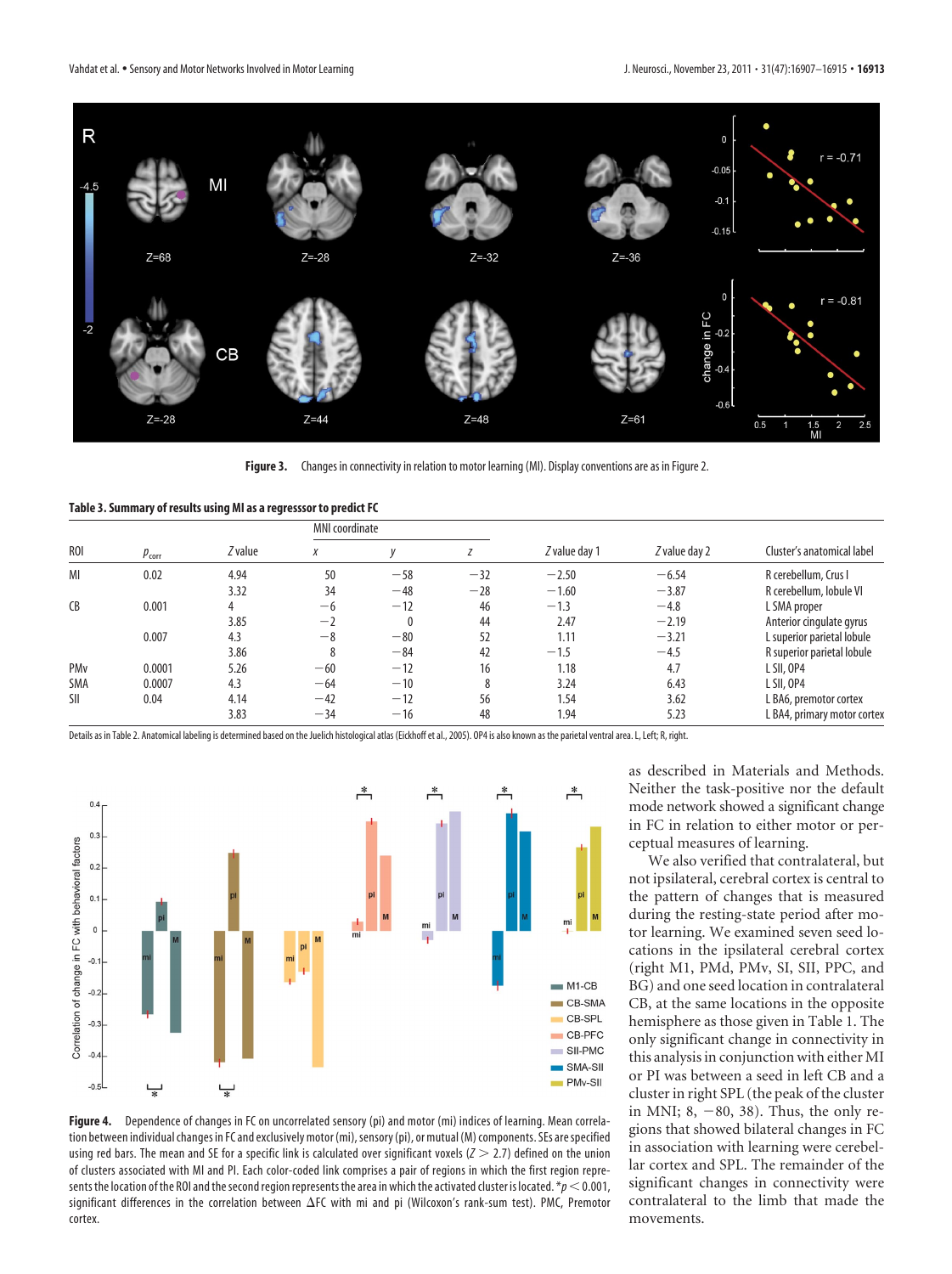We considered the possibility that the negative correlations shown in Figure 3 may be caused, as suggested by Murphy et al. (2009), by the removal of the global signal, a common preprocessing step in the resting-state fMRI analyses. To test for this possible confound, we reanalyzed our data without removing the global signal as part of nuisance signal correction. This analysis resulted in maps of change in connectivity that were very similar to those shown in Figures 2 and 3. Our finding is consistent with the conclusion that removal of the global signal does not introduce any major confound in group-level results (Fox et al., 2009).

## **Discussion**

This study showed that functionally specific changes to both sensory and motor areas of the brain can be obtained under resting-state conditions 1 h after force-field learning. These effects were observed at a time at which plastic changes were ongoing (Brashers-Krug et al., 1996). The measures of neural plasticity were highly correlated with both sensory and motor indices of learning, such that subjects who learned more also showed greater changes in FC. We were able to attribute differences in the observed patterns of connectivity to either motor learning or perceptual change. We found that changes in connectivity between right cerebellar cortex (lobule VI and Crus I; adjacent to the posterior–superior fissure) and left frontal motor areas (M1 and SMA) depended only on motor learning. In contrast, the connections between left SII and both left PMv and SMA were more strongly dependent on perceptual change (Figs. 2, 3). We found that the connection between CB and SPL was equally dependent on both sensory and motor indices. This latter finding is consistent with the results of recent anatomical studies that show a link between CB and PPC and hypothesize its role in perceptual processing (Strick et al., 2009). This distributed pattern of cerebellar–frontal–parietal changes is consistent with the idea that a distributed pattern of sensory and motor plasticity accompanies motor learning.

At a behavioral level, we found that, across subjects, the magnitude of perceptual change varied with the degree of motor adaptation (Fig. 1*D*). We were able to detect this correlation by using a new measure of motor learning that involved the use of a force field that was opposite in direction to that experienced over the course of the initial training. In so doing, the final block of force-field trials acted, in effect, as an assistive load that amplified the after-effect of limb displacement attributable to the initial learning. This increased our sensitivity to detect the amount of retention from the initial force field by measuring the amount of negative transfer (Brashers-Krug et al., 1996).

We observed changes in perceptual function after motor learning that involve SII, SMA, and ventral premotor cortex. Romo and colleagues (Romo et al., 2002; Romo and Salinas, 2003; de Lafuente and Romo, 2006) have shown that perceptual decision-making and the transformation of sensory information into action take place in a distributed manner in these same areas. SII has also been implicated in somatosensory perceptual learning in humans (Pleger et al., 2003; Hodzic et al., 2004). Motor learning may thus result in changes to the perceptual learning and decision-making circuitry. The observation that perceptualrelated plasticity involves changes in higher-order somatosensory areas, such as SII and PPC, but not low-level centers, such as the subdivisions of SI, is consistent with this conclusion.

Brain areas involved in force-field learning have been studied previously by Shadmehr and Holcomb (1997) using positron emission tomography and under resting-state conditions by Albert et al. (2009). As in the study by Shadmehr and Holcomb, we observe changes associated with learning involving cerebellar cortex, contralateral PMd, and PPC. Our findings allow us to extend these results by showing the ways in which neural connectivity is tied to behavioral measures of learning. We find that subjects who learned more had a greater increase in strength of the related neuronal networks (Figs. 2, 3, right columns). Moreover, our techniques allow us to partition both the behavioral measures and the underlying brain circuitry into changes that are primarily sensory versus those that are motor in nature.

In the present study, all of the observed negative correlations involve cerebellar cortex. There is a multisynaptic inhibitory circuit from cerebellar cortex to frontal motor areas. Purkinje cells in cerebellar cortex form inhibitory synapses with deep cerebellar nuclei, which in turn send excitatory output to cerebral cortex through thalamus. When activity in cerebellar cortex increases, activity in target regions in cerebral cortex decreases and vice versa. There are several neuroimaging studies that have reported negative correlation between cerebellar cortex and frontal motor areas. Shehzad et al. (2009) reported reliable negative connectivity under resting-state conditions between cerebellar cortex and SMA. Similarly, Yan et al. (2009) have observed negative correlations between cerebellar cortex and anterior cingulate cortex. In one of the few studies that have evaluated changes in connectivity during motor learning, Ma et al. (2010) found that effective connectivity from CB to M1 became increasingly negative during task execution over several sessions of learning.

Christensen et al. (2007) reported the results of a recent study implicating a related sensorimotor network in movement production. They found that activation in PMv was correlated with activity in somatosensory cortex during voluntary movement without proprioceptive feedback. Moreover, the strength of FC between SII and SI increased during movement without sensory feedback compared with normal movement (Christensen et al., 2007). The basic similarity of these results to those of the present study may indicate that learning-related activity in PMv modulates activity in somatosensory areas that interpret and compare sensory inflow with the memory of past experiences. However, causality and the directionality of the modulation cannot be inferred from our FC analysis. Other types of analysis, such as effective connectivity analysis (Bullmore et al., 2000), or functional tests using transcranial magnetic stimulation to modulate the activity of certain brain areas before and after learning could be useful in deducing causality within the network responsible for sensorimotor plasticity.

### **References**

- Albert NB, Robertson EM, Miall RC (2009) The resting human brain and motor learning. Curr Biol 19:1023–1027.
- Beckmann CF, Jenkinson M, Smith SM (2003) General multilevel linear modeling for group analysis in FMRI. Neuroimage 20:1052–1063.
- Brashers-Krug T, Shadmehr R, Bizzi E (1996) Consolidation in human motor memory. Nature 382:252–255.
- Bullmore E, Horwitz B, Honey G, Brammer M, Williams S, Sharma T (2000) How good is good enough in path analysis of fMRI data? Neuroimage 11:289 –301.
- Christensen MS, Lundbye-Jensen J, Geertsen SS, Petersen TH, Paulson OB, Nielsen JB (2007) Premotor cortex modulates somatosensory cortex during voluntary movements without proprioceptive feedback. Nat Neurosci 10:417–419.
- Cressman EK, Henriques DY (2009) Sensory recalibration of hand position following visuomotor adaptation. J Neurophysiol 102:3505–3518.
- de Lafuente V, Romo R (2006) Neural correlate of subjective sensory experience gradually builds up across cortical areas. Proc Natl Acad Sci U S A 103:14266 –14271.
- Desikan RS, Ségonne F, Fischl B, Quinn BT, Dickerson BC, Blacker D, Buckner RL, Dale AM, Maguire RP, Hyman BT, Albert MS, Killiany RJ (2006)